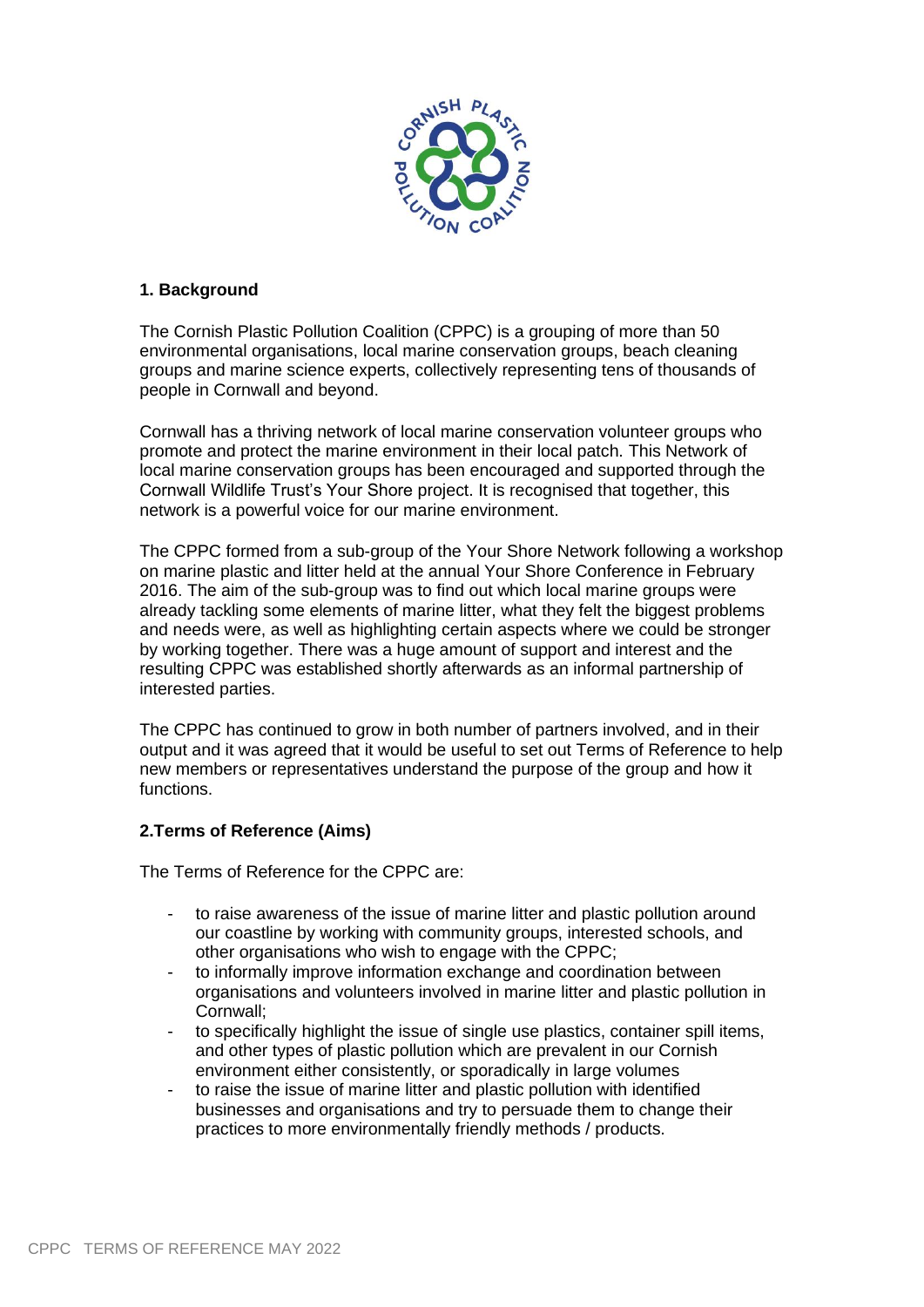CPPC uses evidence gathered from local beaches to make contact with businesses, companies, charities and organisations whose branded plastics and other materials are found during Cornish beach cleans.

The CPPC will continue to work with other networks, organisations, groups and individuals to try and further this work both locally and nationally.

#### **2.1 Membership**

The CPPC is an informal coalition and membership is open to any organisation, group or individual who wish to play a part in reducing the amount of plastic pollution seen on our beaches and in the marine environment.

All members will receive email updates from the group and requests for action. It is up to each member/ representative whether they sign a specific letter or call to action and there will be no obligation or any pressure from the CPPC to do so. It is understood that this is a broad coalition with organisations representing many members and areas of interest.

The CPPC will give appropriate notification for outputs requiring membership signatures or input, to allow for due diligence and consideration by members. This should be a minimum of 10 days where possible, however it is understood that some actions may have to have a quicker turn around due to external deadlines.

Individual members, who are not necessarily affiliated with any group, but are passionate about the issue, are not expected to act as individual signatories, but are encouraged to attend meetings, get updates, suggest ideas and assist with outputs for approval by coalition members.

Members can apply to join the CPPC at any time and can also resign membership for any reason should they so wish. A list of current members will be maintained by the CPPC Co-ordinator/s. Members details and emails will be kept in accordance with the CPPC Data Protection Policy.

Organisations or individuals may be invited to attend specific meetings with the consensus agreement of the group.

It is the responsibility of members:

- to provide updates to the CPPC as appropriate
- to feedback information and share updates from the CPPC within their own **organisations**
- to respond to requests from the CPPC in a timely manner within timeframes given
- to take forward actions as necessary but only in so far as capacity and individual preferences allow.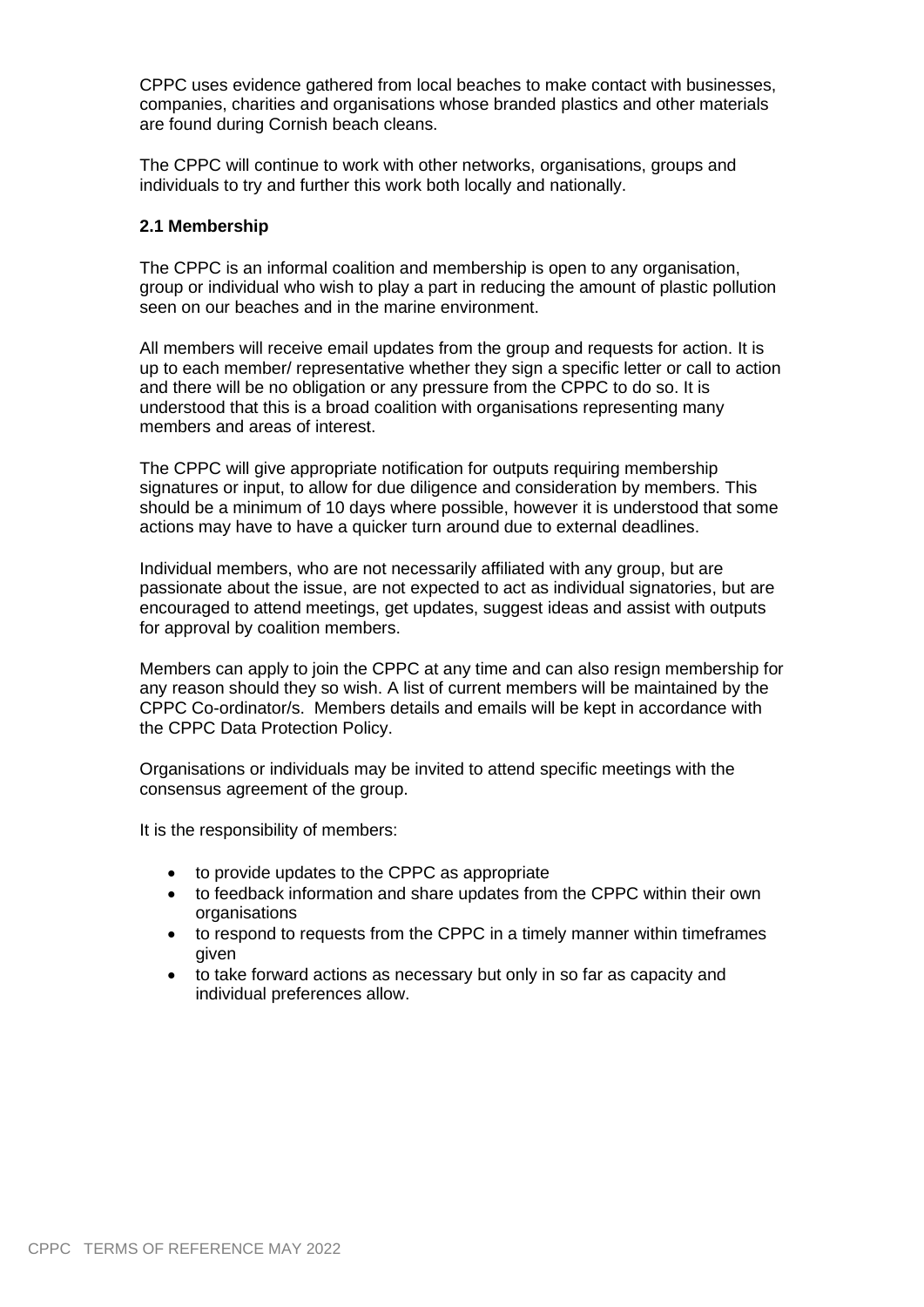# **2.1.1 Current Membership :**

| <b>CPPC CURRENT MEMBERS</b>                                                |                                                                      |
|----------------------------------------------------------------------------|----------------------------------------------------------------------|
| 2 Minute Foundation                                                        | @Refresh Porthleven                                                  |
| <b>British Divers Marine Life Rescue</b>                                   | A Greener Bude                                                       |
| <b>Capturing our Coast</b>                                                 | <b>Atlantic Diver</b>                                                |
| <b>Cornish Seal Sanctuary</b>                                              | <b>Beach Guardian CIC</b>                                            |
| <b>Cornwall Climate Care</b>                                               | <b>Cornwall Federation of WIs</b>                                    |
| <b>Cornwall Seal Group Research Trust</b>                                  | <b>Fathoms Free</b>                                                  |
| <b>Cornwall Wildlife Trust</b>                                             | <b>Friends of Poldhu</b>                                             |
| <b>Environment Plymouth</b>                                                | <b>Friends of Polurrian Beach</b>                                    |
| <b>Exeter &amp; Falmouth University Students</b><br>Union                  | Friends of the Fowey Estuary                                         |
| <b>Falmouth Marine Conservation</b>                                        | <b>Friends of St Andrew's Wetlands</b><br>Reserve                    |
| <b>Fishing for Litter South West</b>                                       | <b>Helford Voluntary Marine Conservation</b><br>Area                 |
| <b>Friends of Par Beach</b>                                                | Lizard Peninsula Friends of the Earth                                |
| <b>Friends of Portheras Cove</b>                                           |                                                                      |
| <b>Ghost Fishing UK</b>                                                    | <b>Mounts Bay Marine Group</b>                                       |
| <b>Ghostnet Busters</b>                                                    | Muggi                                                                |
| <b>Isles of Scilly Wildlife Trust</b>                                      | Newquay Crab                                                         |
|                                                                            | Newquay Sea Safaris and Fishing                                      |
| Looe Marine Conservation Group                                             | PL24 Community Association                                           |
| Love Portreath                                                             | Perranporth Marine Conservation Group                                |
| <b>National Trust in Cornwall</b>                                          | <b>Plastic Free Falmouth</b>                                         |
| Newquay Marine Group                                                       |                                                                      |
| <b>Plastic Free Plymouth Waterfront</b>                                    | <b>Polzeath Marine Conservation Group</b>                            |
| Prof. Brendan J. Godley, Chair in<br>Conservation Science, Director of the | Prof. Richard Thompson (Plymouth<br>University Marine Sciences Dept) |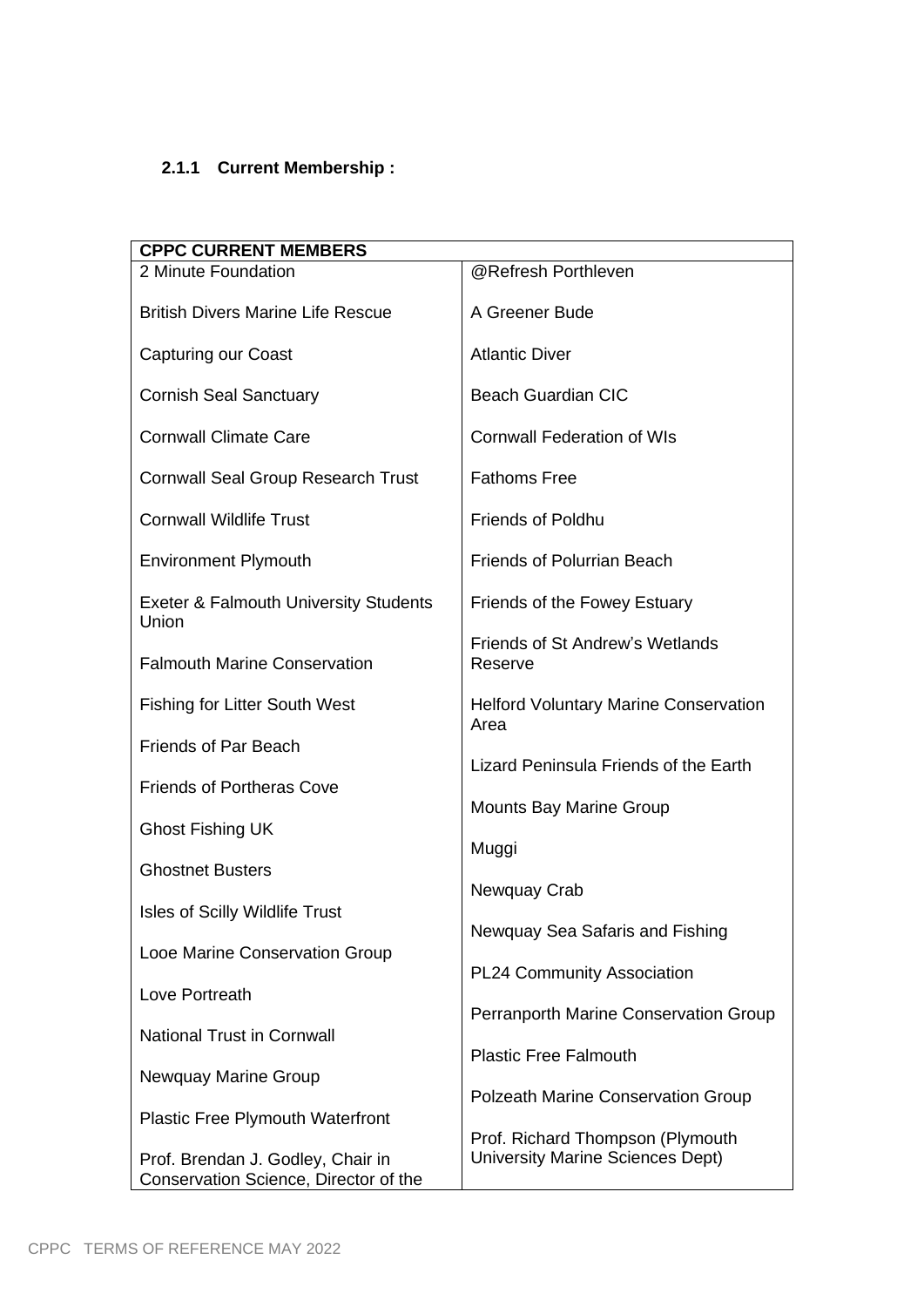| Centre for Ecology and Conservation, | St Agnes VMCA                      |
|--------------------------------------|------------------------------------|
| University of Exeter (Penryn Campus) | The Final Straw Cornwall           |
| Rame Peninsula Beach Care            |                                    |
| Rame Wildlife Group                  | <b>Truro Cathedral</b>             |
|                                      | The Plastic Movement               |
| ReFill Bude                          | Three Bays Wildlife Group          |
| <b>ReFill Cornwall</b>               |                                    |
| <b>RSPB</b>                          | <b>Transition Falmouth</b>         |
|                                      | <b>Transition St Agnes</b>         |
| <b>Saltash Environmental Action</b>  | <b>Transition Truro</b>            |
| Smartie Lids on the Beach            |                                    |
| Solide!                              | Truro Green Street Volunteers      |
|                                      | West Cornwall Friends of the Earth |
| Surfers Against Sewage               | <b>Widemouth Task Force</b>        |
| Sustainable St Agnes                 |                                    |
|                                      |                                    |
|                                      |                                    |

#### **2.2 Contact**

Claire Wallerstein, Delia Webb and John Page are currently the Co-ordinators and key contacts for the CPPC:

Email: [info@cppccornwall.org.uk](mailto:info@cppccornwall.org.uk) Telephone numbers:

Claire: 01752 823308 / 07815 567234

Delia: 01736 787191 / 07736400960

John: 01726 814430 / 07990 862783

#### **2.3 Meetings**

The CPPC normally meet 2 times a year but additional meetings may be arranged when necessary. Regular updates are also sent to all members by email.

There is no official chair or secretary to this coalition, unless otherwise arranged during the informal update meetings. However, there will at all times be at least two named Co-ordinators who will maintain the membership list, correspondence files, and act as administrators for the group including on social media accounts.

Any Member may propose an item for the Agenda of any meeting by contacting the above.